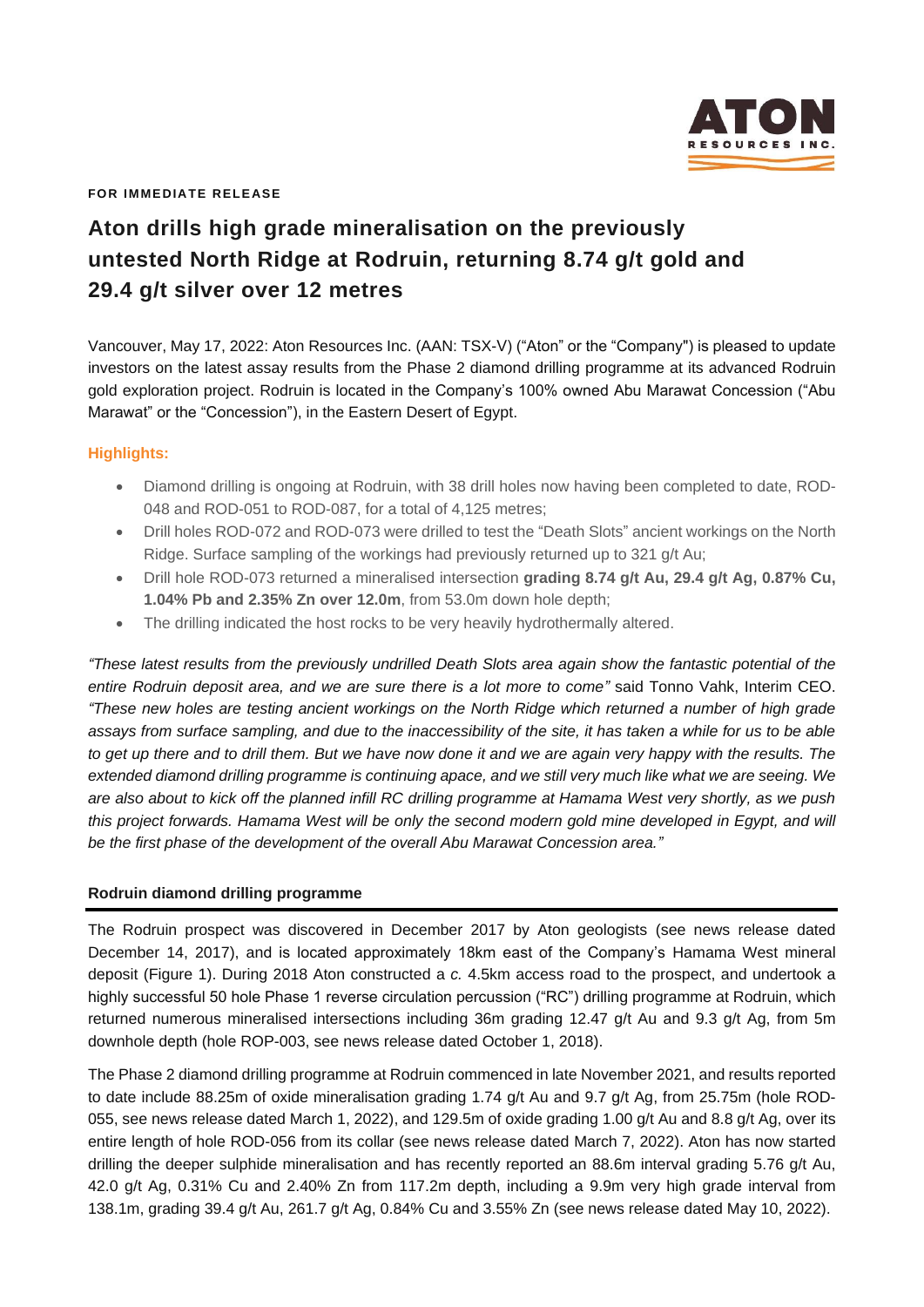

**Figure 1:** Geology plan of the Abu Marawat Concession showing the location of the Rodruin project

## **Discussion of results**

Surface sampling of the ancient "Death Slots" underground workings (Figure 2) in 2017-18 returned several high grade assays, including 321 g/t, 18.6 g/t, 12.75 g/t and 10.1 g/t Au, as well as 2.98 g/t Au from the nearby collapsed Summit Veins workings (see news releases dated February 6, 2018, March 5, 2018 and April 16, 2018). These ancient workings are located in an area of very steep terrain on the North Ridge. Mapping of the area indicates outcropping carbonate altered and argillic altered tuffaceous sediments and slates (Figure 2), with large amounts of superficial scree and talus cover on the steep slopes. Mineralisation in the Death Slots workings appears to be associated with a zone of saccharoidal quartz-carbonate-sulphide veining, associated with jarositic oxidation minerals, as well as copper and zinc oxide minerals. On the north side of the ridge line float material consisting of gossanous blocks of similar quartz vein material is widespread within the thin scree/talus cover, although it is not clear if this material is close to being *in situ* or has been transported far down the mountainside. It is very conceivable that further outcrops of similar veining are obscured by scree.

Aton spent several months developing a drill road on to the North Ridge to provide drill access to the area. Furthermore a second road has been pushed along the southern flank of the North Ridge and a pad has been constructed to provide a site from which the Summit Veins and the Death Slots can also be drilled horizontally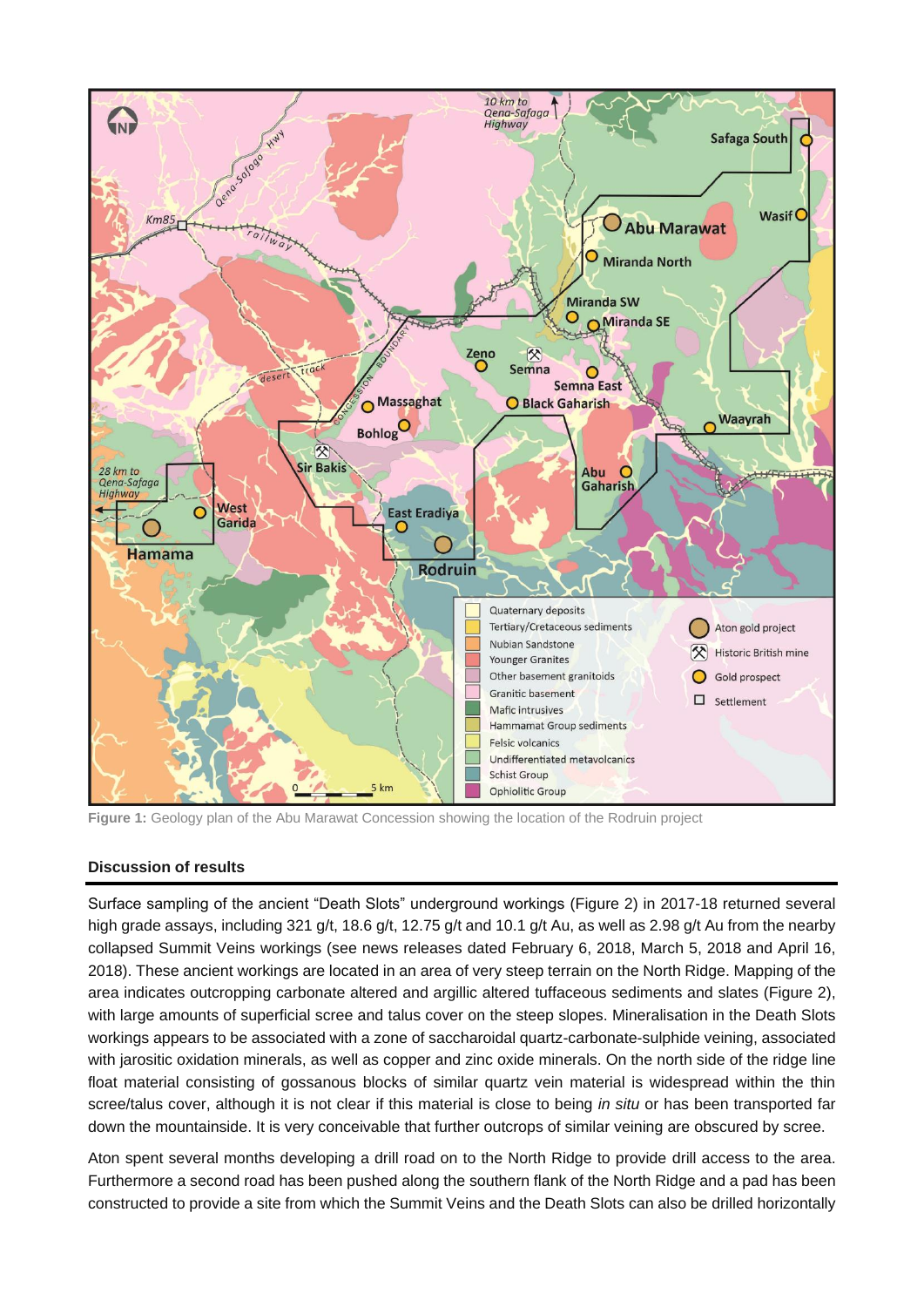from below (Figure 2) Aton has completed 2 holes as part of the current diamond drilling programme to test under the Death Slots workings (Figures 2 and 3). Details of the collars of holes ROD-072 and ROD-073 are provided in Table 1.



**Figure 2:** Geological plan of the North Ridge, showing the location of holes ROD-072 and ROD-073

| Hole ID                                                                                                                                                                                                                               | Collar co-ordinates $1$ |         |     |         | Grid        | <b>EOH</b> |                           |  |  |  |  |
|---------------------------------------------------------------------------------------------------------------------------------------------------------------------------------------------------------------------------------------|-------------------------|---------|-----|---------|-------------|------------|---------------------------|--|--|--|--|
|                                                                                                                                                                                                                                       | X                       | v       | z   | Dip $2$ | azimuth $2$ | depth (m)  | <b>Comments</b>           |  |  |  |  |
| <b>ROD-072</b>                                                                                                                                                                                                                        | 553045                  | 2912980 | 756 | -68.0   | 354.9       | 198.50     | North Ridge - Death Slots |  |  |  |  |
| <b>ROD-073</b>                                                                                                                                                                                                                        | 553045                  | 2912980 | 756 | $-50.1$ | 345.6       | 111.10     | North Ridge - Death Slots |  |  |  |  |
| Notes:<br>Collar co-ordinates as laid out using handheld GPS<br>Collar surveys of drill holes undertaken at c. 5-6m depth, using Reflex EZ-Trac survey tool<br>$\left( 2\right)$<br>All co-ordinates are UTM (WGS84) Zone 36R<br>- 3) |                         |         |     |         |             |            |                           |  |  |  |  |

**Table 1:** Collar details of diamond drill holes ROD-072 and ROD-073

Both holes intersected deeply weathered and strongly carbonate and phyllic altered sediments with ROD-073 returning a mineralised intersection of **8.74 g/t Au, 29.4 g/t Ag, 0.87% Cu, 1.04% Pb and 2.35% Zn over 12.0m** (estimated true width of 6m), from 53.0m down hole depth, which was clearly a down-dip extension of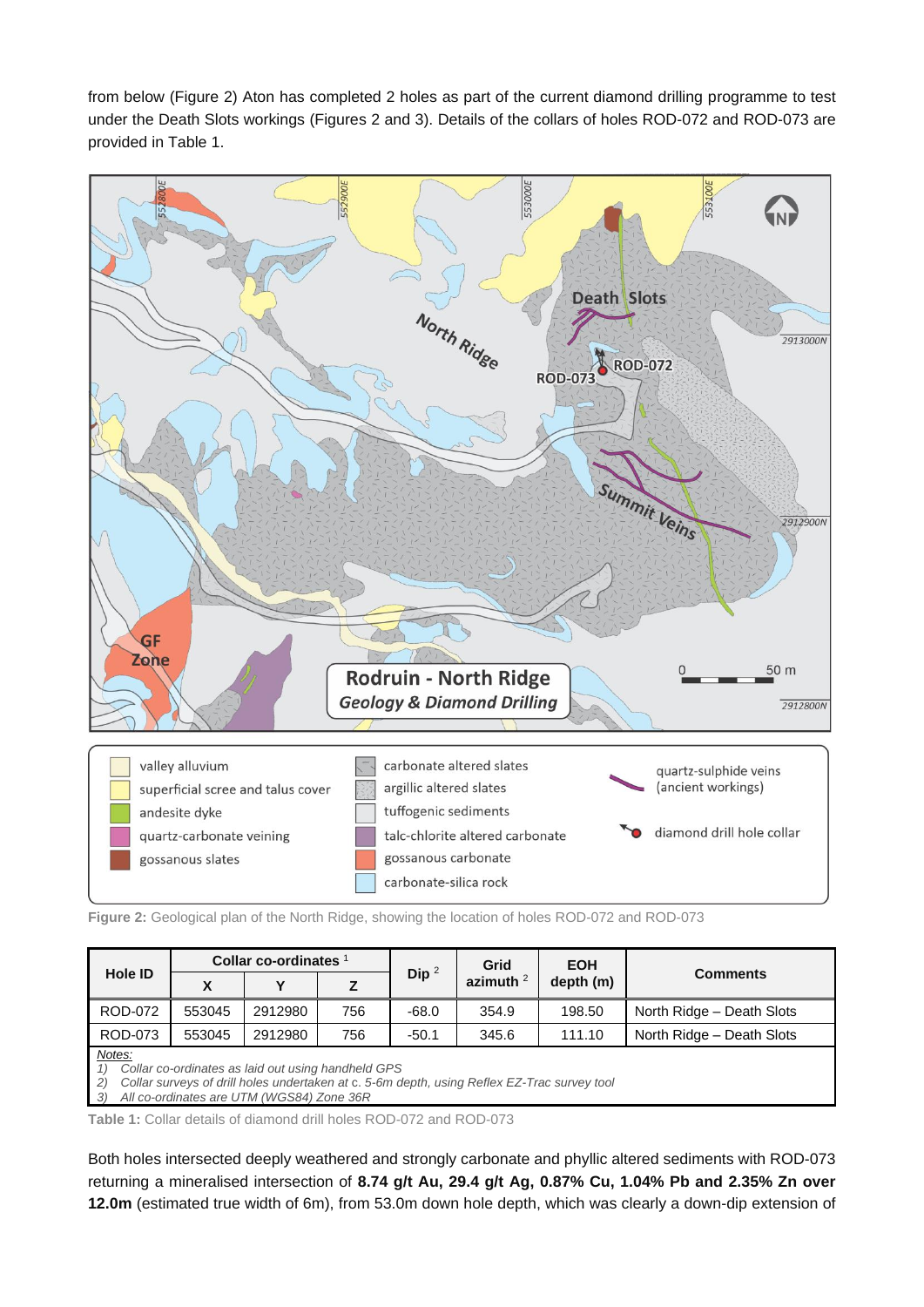the mineralisation exploited in the ancient near-surface Death Slots workings (Table 2). This interval included a **3.2m high grade zone grading 25.23 g/t Au and 66.7 g/t Ag**. ROD-072 also intersected narrow zones of gold and zinc mineralisation, and ended in strongly quartz-sericite-pyrite altered and weakly weathered sediments.

![](_page_3_Picture_1.jpeg)

Figure 3: Drilling hole ROD-072 in steep terrain on the North Ridge at Rodruin

| <b>Hole ID</b>                                                                                                                     | Intersection (m) $1$ |        |                 | Au    | Ag    | Cu     | Pb     | Zn     | <b>Comments</b>                           |  |
|------------------------------------------------------------------------------------------------------------------------------------|----------------------|--------|-----------------|-------|-------|--------|--------|--------|-------------------------------------------|--|
|                                                                                                                                    | <b>From</b>          | To     | <b>Interval</b> | (g/t) | (g/t) | $(\%)$ | $(\%)$ | $(\%)$ |                                           |  |
| ROD-072                                                                                                                            | 114.80               | 116.80 | 2.00            | 4.71  | 62.9  | 0.07   | 0.00   | 0.03   |                                           |  |
|                                                                                                                                    | 137.00               | 141.00 | 4.00            | 0.61  | 8.4   | 0.64   | 0.03   | 8.23   |                                           |  |
|                                                                                                                                    | 152.00               | 155.00 | 3.00            | 0.96  | 8.2   | 0.56   | 0.00   | 0.83   |                                           |  |
| ROD-073                                                                                                                            | 53.00                | 65.00  | 12.00           | 8.74  | 29.4  | 0.87   | 1.04   | 2.35   | Down-dip extension of<br>ancient workings |  |
| incl.                                                                                                                              | 59.80                | 63.00  | 3.20            | 25.23 | 66.7  | 1.56   | 3.20   | 1.65   |                                           |  |
| Notes:<br>Intersections calculated at a nominal cutoff grade of 0.3 $g/t$ Au in runs of continuous mineralisation<br>$\mathcal{I}$ |                      |        |                 |       |       |        |        |        |                                           |  |

**Table 2:** Mineralised intersections from diamond drill holes ROD-072 and ROD-073

The Company is encouraged by the results from these latest holes on the North Ridge as they confirm the high grade mineralisation sampled at surface in the Death Slots workings continues at depth. The Company is particularly encouraged by the identification of high grade gold-polymetallic (Au-Ag-Cu-Pb-Zn) mineralisation in wide zones of strongly quartz-sericite-pyrite altered sediments, that bears similarities to the high grade mineralisation recently intersected in hole ROD-071 (see news release dated May 10, 2021), and at the Aladdin's Hill zone. The presence of additional zones of mineralisation is suggested by the significant amounts of mineralised float in scree, and Aton believes that there is strong potential for the identification of further mineralisation within and associated with the heavily hydrothermally altered rocks that are poorly exposed on the largely inaccessible North Ridge.

## **Sample processing and analytical procedures**

Drill core was logged by Aton geologists, and marked up for cutting and sampling at the Rodruin core farm. Samples were typically selected over nominal 1m intervals, but as determined by the logged lithologies. The core was half-cut by Aton staff at the onsite Rodruin sample preparation facility.